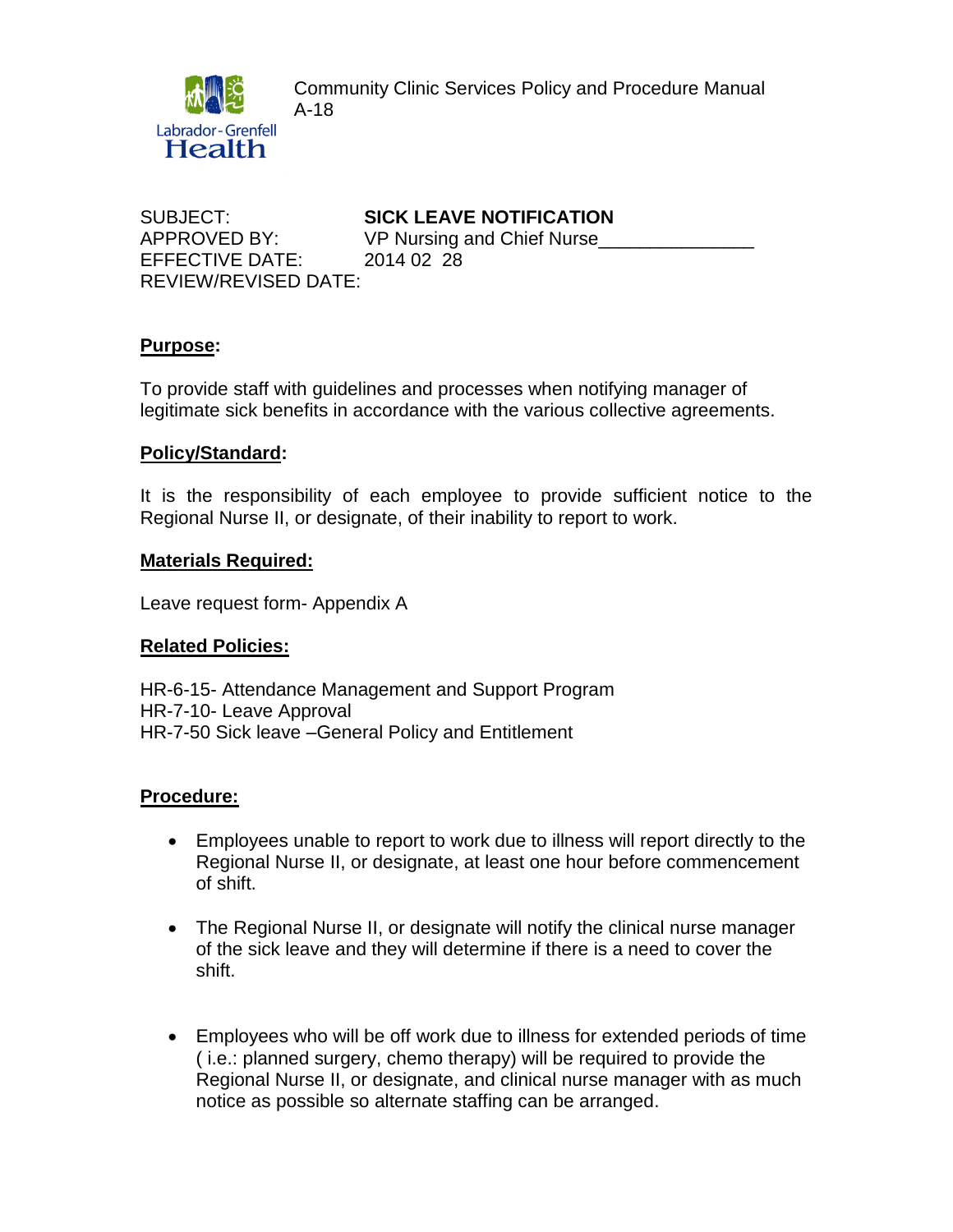

- The Regional Nurse II, or designate, and the clinical nurse manager will decide what shifts need to be covered.
- Upon the return to work the employee will complete a "Leave request" form( see Appendix A), have it signed by the Regional Nurse II, or designate. The Regional Nurse II, or designate, will fax the "Leave Request" form to the clinical nurse manager.
- The employee maybe required to present a sick note, if requested by clinical nurse manager, in accordance with the employee's collective agreement.
- The clinical nurse manager is responsible to annually monitor the sick leave and attendance of an employee and to follow policy when thresholds are exceeded for sick leave benefits.

# **References:**